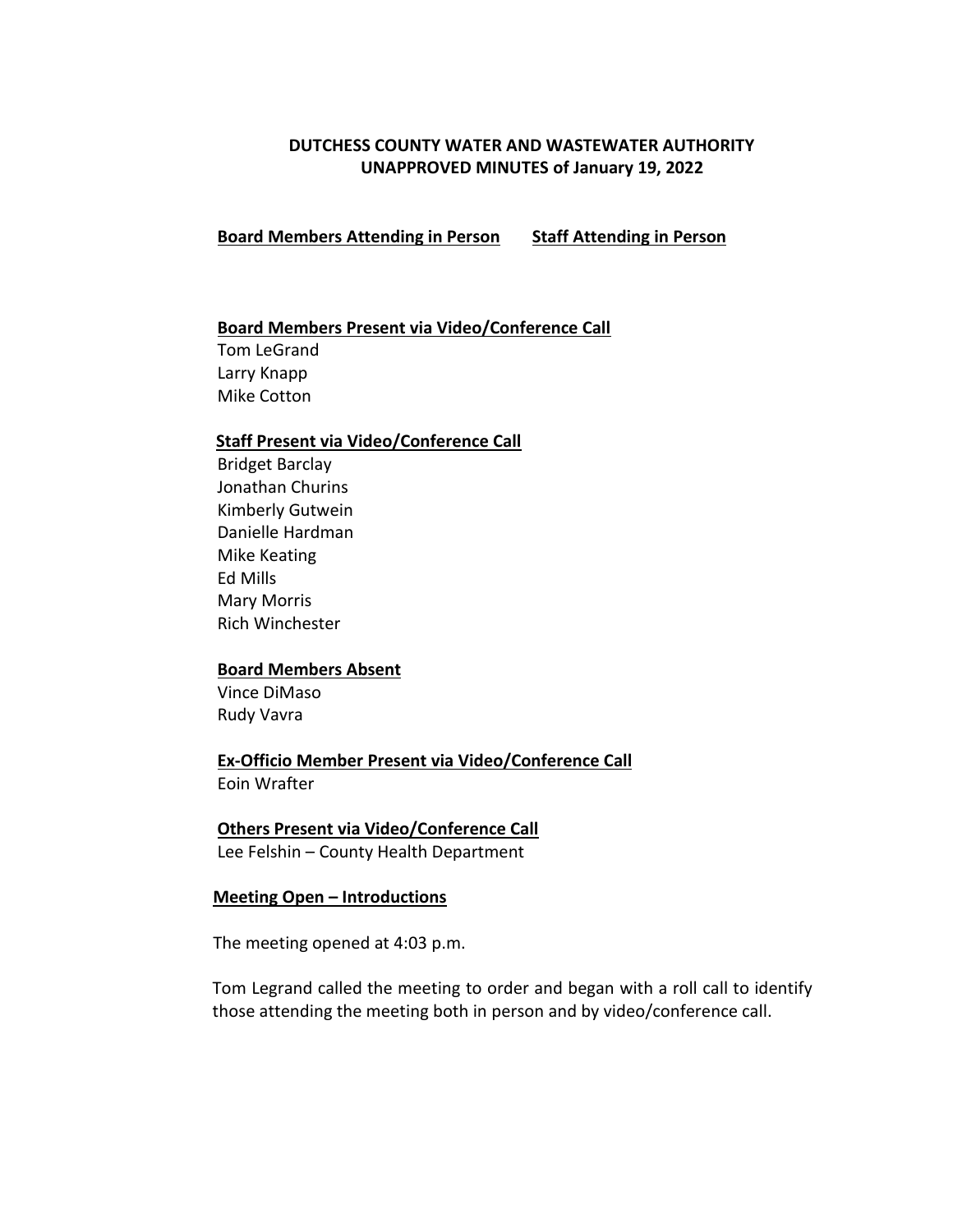# **Public Comment**

There were no members of the public present.

#### **Approval of Meeting Minutes**

Approval of special meeting minutes of May 26, 2021

## **(Res.2022.01.A) - Tabled**

Approving Board Members not available

Approval of meeting minutes of December 22, 2021 Meeting Minutes

Rudy made a motion to approve the meeting minutes of December 22, 2021. This was seconded by Larry, a roll call vote was taken, and the resolution passed unanimously. **(Res.2022.01.B)** 

## **Annual Reorganization**

### **Designate Regular Meeting Date**

Larry made a motion that the regular meetings of the Authority shall be at 4:00 pm at 1 Lagrange Avenue on the following dates:

| <b>2022 Board Meeting</b> | <b>Notes</b>              |
|---------------------------|---------------------------|
| <b>Dates</b>              |                           |
| 1/19/2022                 | 3rd Wednesday             |
| 2/16/2022                 | 3rd Wednesday             |
| 3/23/2022                 | 4 <sup>th</sup> Wednesday |
| 4/30/2022                 | 3rd Wednesday             |
| 5/18/2022                 | 3rd Wednesday             |
| 6/22/2022                 | 4 <sup>th</sup> Wednesday |
| 7/202022                  | 3rd Wednesday             |
| 8/17/2022                 | 3rd Wednesday             |
| 9/21/2022                 | 3rd Wednesday             |
| 10/19/2022                | 3rd Wednesday             |
| 11/2/2022 *               | <b>Special Budget</b>     |
|                           | Workshop                  |
| 11/16/2022                | 3rd Wednesday             |
| 12/21/2022                | 3 <sup>rd</sup> Wednesday |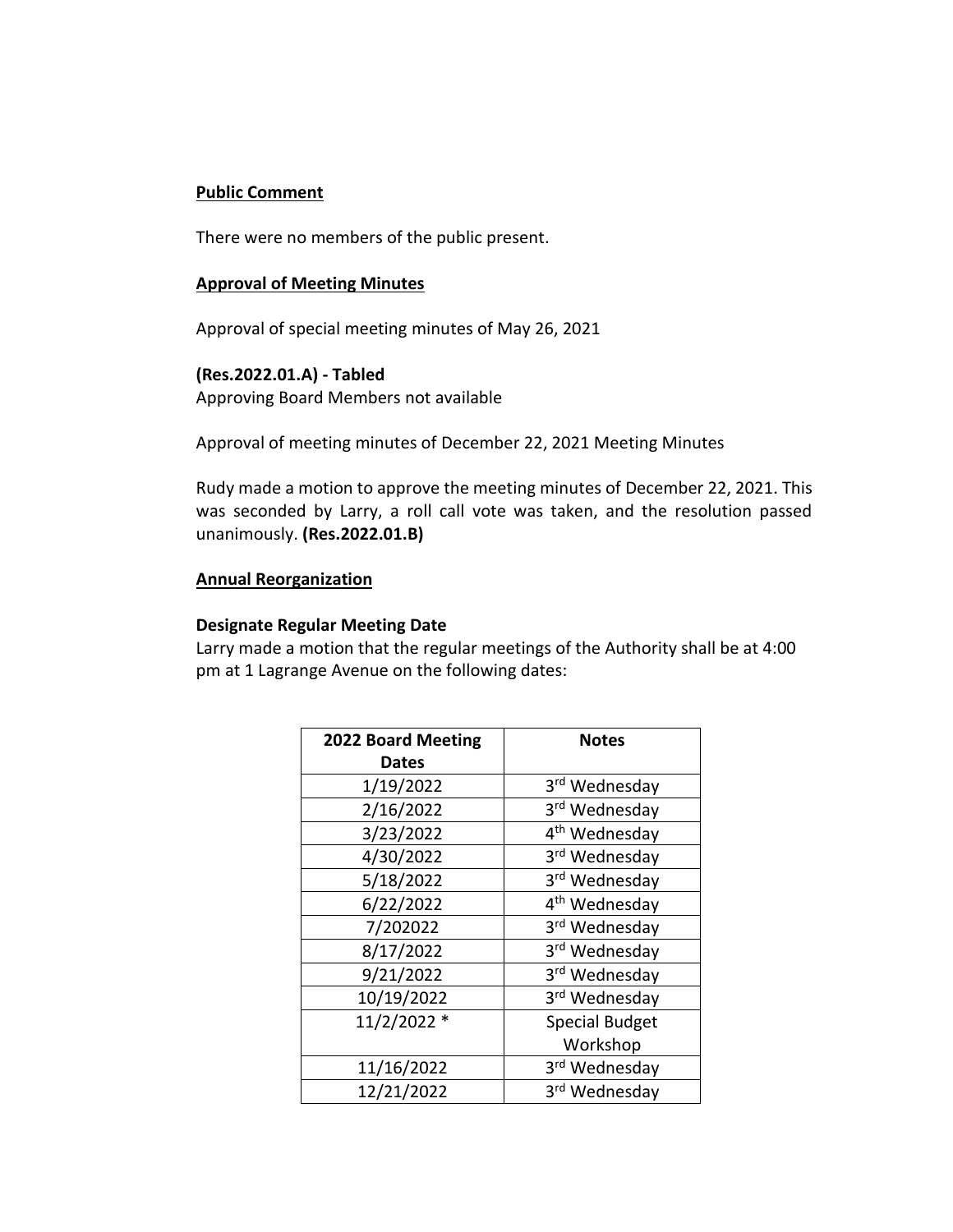The motion was seconded by Mike; a roll call vote was taken, and the resolution passed unanimously. **(Res.2022.01.C)**

#### **Designate Official Newspaper**

Larry made a motion that the **Poughkeepsie Journal** be designated as the Official Newspaper for the Authority. The motion was seconded by Mike; a roll call vote was taken, and the resolution passed unanimously. **(Res.2022.01.D)**

### **Designate Official Banks/Depositories**

Larry made a motion that the Official Banks/Depositories for the Authority be as follows:

The Bank of New York Mellon M&T Bank JPMorgan Chase TD Bank North

And further resolved that Executive Director or Deputy Director be authorized to execute all necessary agreements to maintain accounts. Larry made a motion to Designate Official Banks/Depositories. This was seconded by Mike, a roll call vote was taken, and the resolution passed unanimously. **(Res.2022.01.E).**

### **Public Authorities Annual Board Evaluations**

Board Members were given a copy of the Authority Budget Office Board Performance Evaluation to complete and return to the Authority office as soon as possible.

### **Chairman's Report**

None.

## **Finance Reports: Approval of Warrant**

Larry asked if there are any capital construction vouchers on this warrant? Mike K. responded that there is a payment to Tighe & Bond for \$440.00.

Larry made a motion to approve the warrant as presented. This was seconded by Mike, a roll call vote was taken, and the resolution passed unanimously. **(Res.2022.01.F).**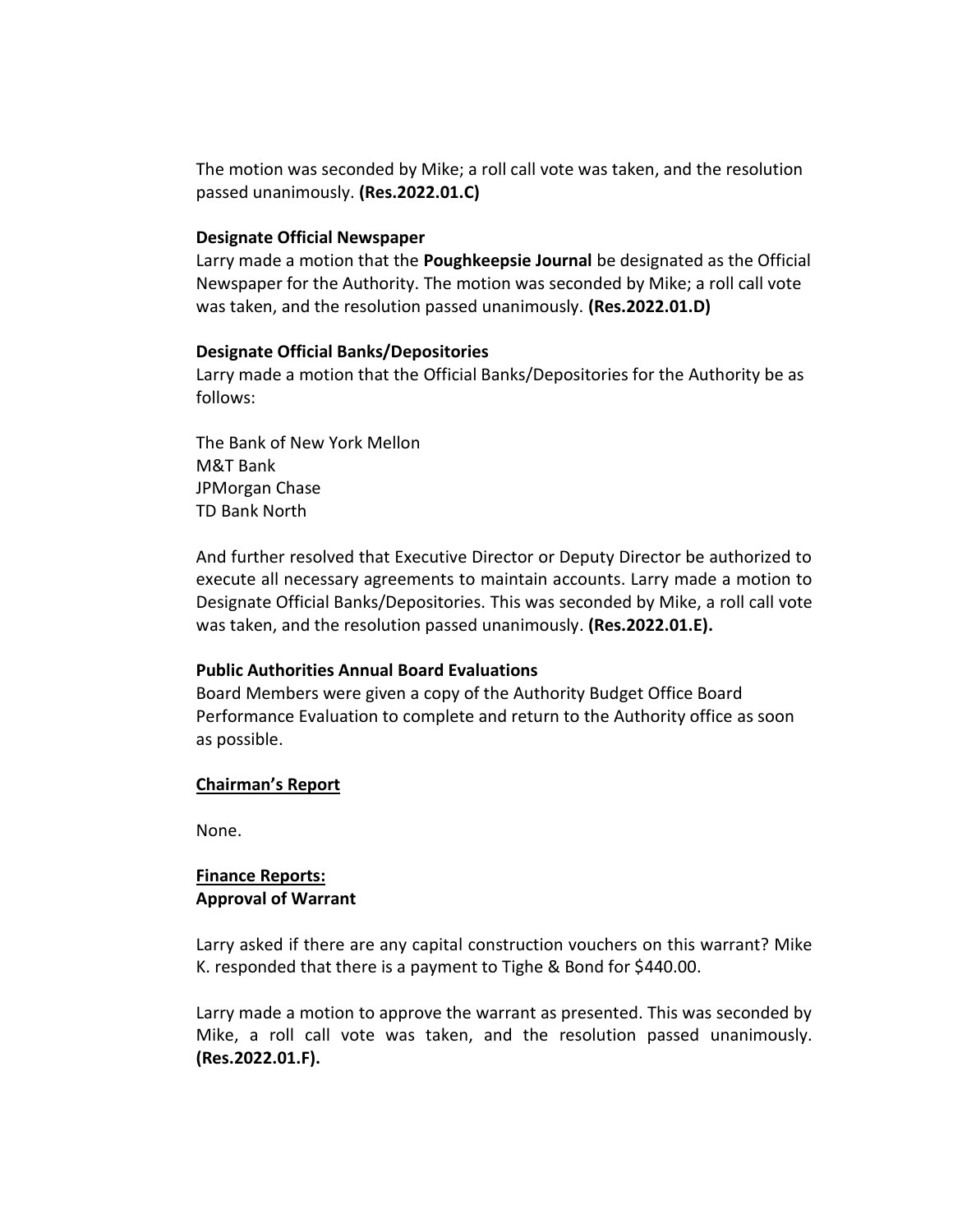#### **Re-adoption of Procurement Policy**

Bridget stated that the are changes to the Procurement Policy. The changes on Page. 6 are as follows; were are proposing a similar approach to what we have done with the contractor operators; we do contracts for annual maintenance or service agreements for things like generators and HVAC systems to cover the general servicing and maintenance of those facilities. We do from time to time need to make repairs to the equipment or facilities, and are asking to be able to utilize the firm that is doing the annual maintenance or services to perform repairs, provided they have quoted us their hourly rates. Very often what happens when they are doing their annual maintenance on a system, they will identify minor repair work that needs to be done and rather than going out and soliciting price quotes; which we are increasingly having a very hard time getting vendors to respond and respond in a timely manner, this allows us to proceed with the repair with a cap up to \$ 5,000. The other change on Page 9. in keeping with Board Member and specifically Mike Cotton's responses on fine tuning the Consultant selection process, we are changing the discussion of the scoring for the best evaluation criteria so that a minimum of 30 % of the final score is attributed to the proposer's cost proposal.

Larry made a motion to approve the re-adoption of the Procurement Policy. This was seconded by Mike, a roll call vote was taken, and the resolution passed unanimously. **(Res.2022.01.G).**

### **Re-adoption of Disposal of Property Guidelines**

Larry made a motion to approve the Re-adoption of Disposal of Property Guidelines as presented. This was seconded by Mike, a roll call vote was taken, and the resolution passed unanimously. **(Res.2022.01.H).**

### **Re-adoption of Investment Policy**

Larry made a motion to approve the Re-adoption of Investment Policy as presented. This was seconded by Mike, a roll call vote was taken, and the resolution passed unanimously. **(Res.2022.01.I).**

### **Re-adoption of Employee Handbook**

Bridget stated that there is one proposed change on Page. 44, that relates to health Insurance plans for retirees. We offer two health insurance plans to our employees, one through NYSHIP and one through MVP; both of those plans do offer Medicare advantage plans for retirees eligible for Medicare but with the MVP plan we would have to have a minimum of three retirees participating in that program to be eligible. Bridget stated that we only have one employee that participates in MVP for his retirement coverage and because it isn't an Authority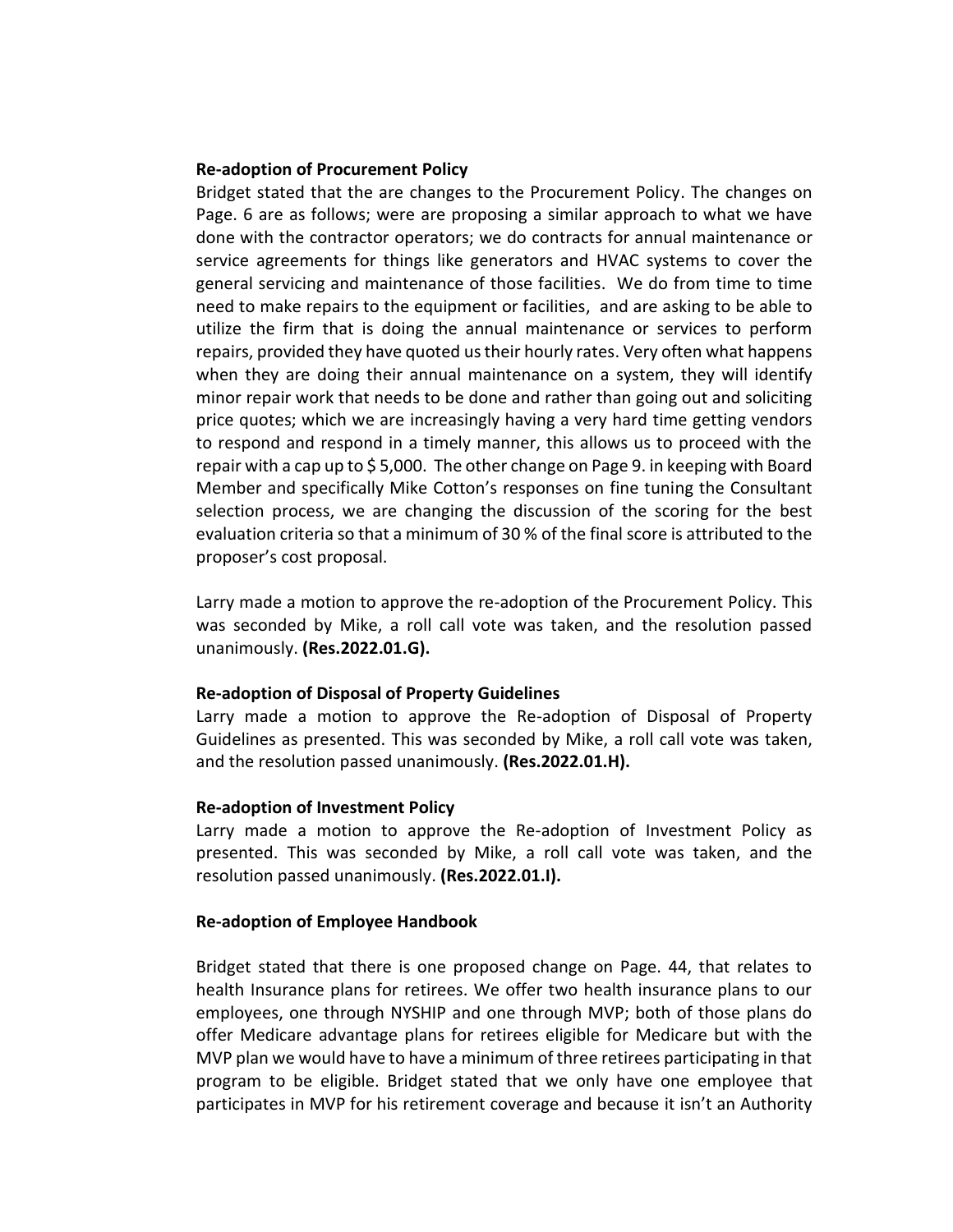plan offered for retirees at this point because of MVP's limitation, that person doesn't receive the same benefit of reimbursement for their health insurance as other employees. So we are proposing a change so that if a retiree has a plan that is not offered by the Authority but demonstrates that it would be less costly than the plans that we do cover, then we would provide the appropriate level of reimbursement for that employee on the same basis as our contributory percentages for other plans.

Larry made a motion to approve the Re-adoption of the Employee Handbook, with changes. This was seconded by Mike, a roll call vote was taken, and the resolution passed unanimously. **(Res.2022.01.J).**

## **Approve Annual Financial Services Agreements**

Larry made a motion to approve the Annual Financial Services Agreement as presented. This was seconded by Mike, a roll call vote was taken, and the resolution passed unanimously. **(Res.2022.01.K).**

## **Approve Annual Legal Services Agreements**

Larry made a motion to approve the Annual Legal Services Agreement as presented. This was seconded by Mike, a roll call vote was taken, and the resolution passed unanimously. **(Res.2022.01.L).**

# **Annual Engineering Services Agreement**

Mike reviewed a memo that was provided to the Board. This is for the Task Order Contracting Program we're implementing to replace the System Engineer System that was previously used. We had seven engineering firms submit proposals. The RFP Evaluation Committee reviewed the proposals submitted by the professional engineering firms in accordance with the Authority's Consultant Selection Procedures and recommends the following firms be awarded contracts:

H2M Architects and Engineers Tighe & Bond Engineering and Landscape Architecture MJ Engineering and Land Surveying

Larry made a motion to approve the Annual Engineering Services Agreement. This was seconded by Mike, a roll call vote was taken, and the resolution passed unanimously. **(Res.2022.01.M).**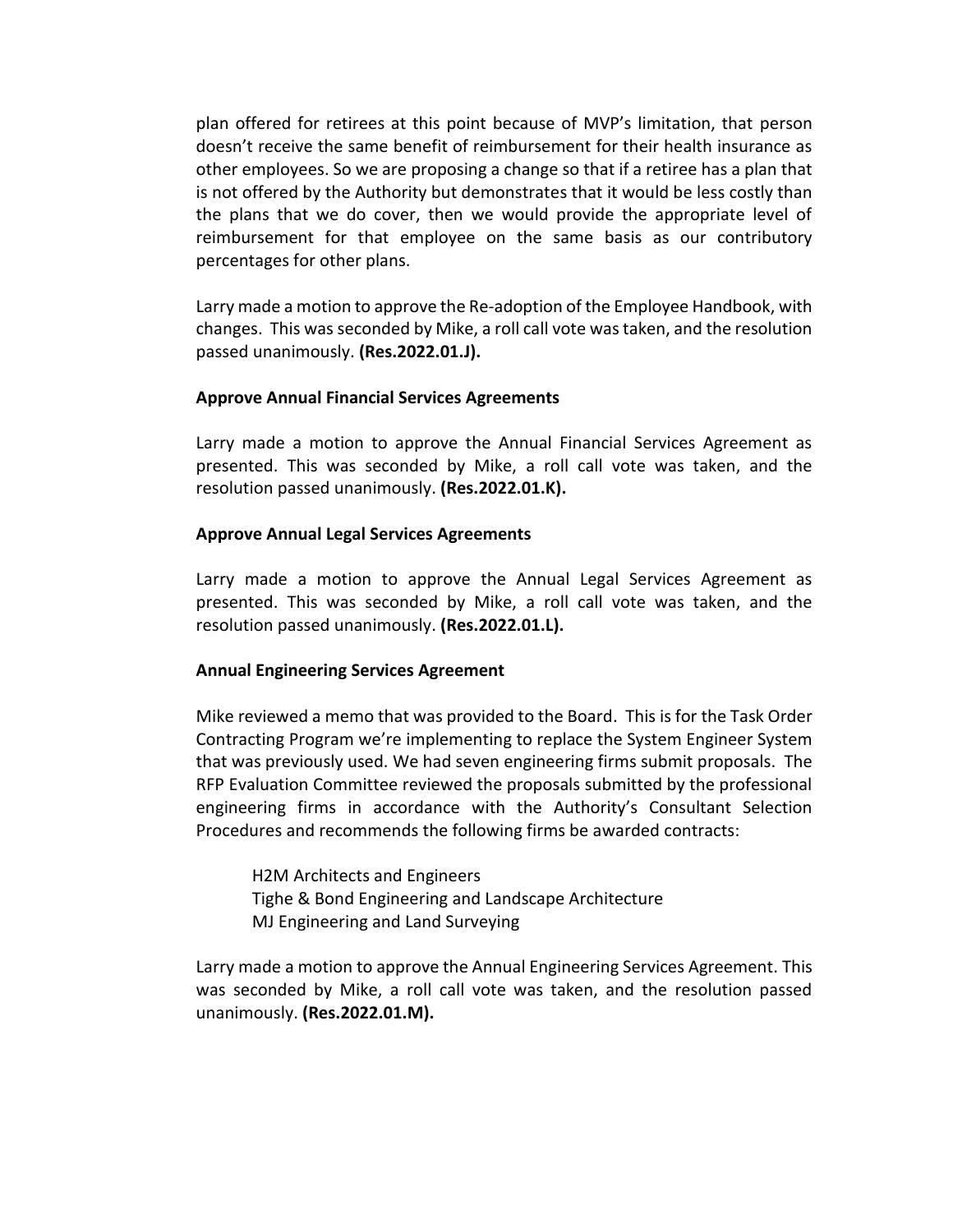# **Operation's Report**

### **Monthly System Operations Reports**

Rich reviewed the Monthly Operations Report that was provided to the Board, in the Board package.

## **Emergency Procurement for DFS Filter Control Repair**

Rich Stated the emergency work was needed for the Hydroclear Filter Controls located at the Dalton Farms Water System on December 20, 2021. A Professional Services Letter Agreement for a lump sum fee of \$11,400 was executed with Engineered Solutions Corp. to perform the needed work to repair the filter controls.

## **Capital Project Reports:**

## **GFS WWTP Project Status Report**

Jonathan reviewed the project status memo that was provided to the Board. The project is in a winter shut down mode and we are looking to get the contractors out, there are a few minor items the contractors need to do including the electrician removing the generator. We are working to get the engineers and contractors to close out their paperwork and the last couple of items. The plant is online and operating

# **GFS Collection System Project Status Report**

Jonathan reviewed the project memo that was provided to the Board, in the Board package. We have closed out Phase I, and today we finished Phase II work. We held open the Phase I contract to repair some gushers in the system, we have now reached the point where we have low flow coming into the plant will allow that work to proceed. This is covered as additional work under the original contract with no increase in price. Phase II was manhole work and replacing a section of main where there was a dip; that was completed today with CCTV and pressure testing. We will need to do some restoration work in the Spring, so we will hold that contract open a little bit longer. Essentially the work is complete at this point except for those minor items, and we are looking to closeout in the Spring. Mike asked if we are done dealing with the insurance company regarding the fire, Jonathan stated that we are not done dealing with them.

### **Tivoli Water Project Status**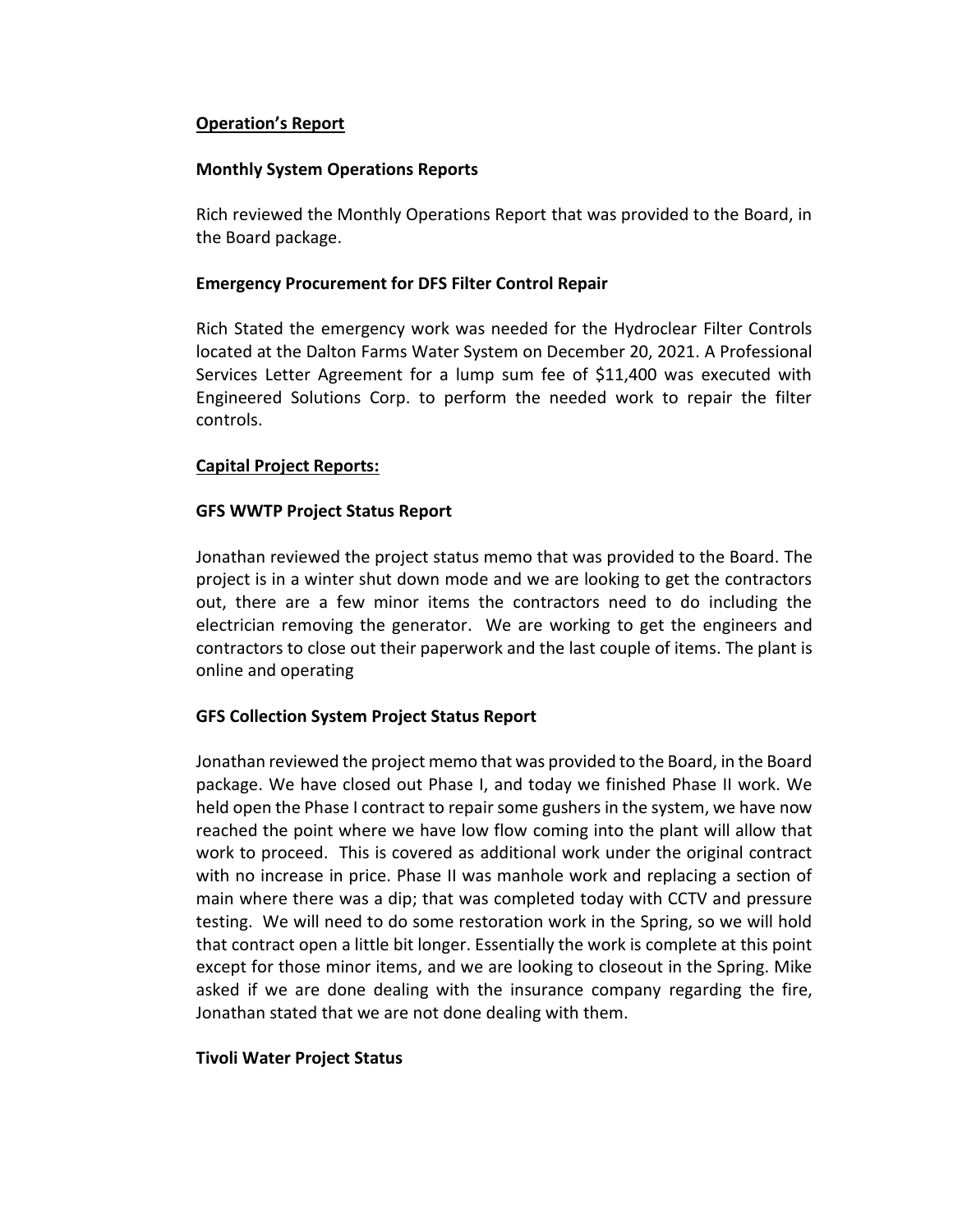Mike K. reviewed the project memo that was provided to the Board, in the Board package and stated that for the water tank improvement project we are in punch list mode with the General Contractor, the Electrical Contractor has closed out his punch list and we are just trying to get the closeout documents and the maintenance bond in place. For the well and well field improvements, we conducted a pre-bid meeting onsite, and we had one contractor show up, but it was not a mandatory meeting. We are looking to do a bid opening on February 1, 2022, for General and Electrical contracts and expect to have a recommendation for the February Board Meeting.

## **Tivoli Sewer Project Status**

Mike K. reviewed the project memo that was provided to the Board. Mike stated that we are going to revise the RFP, per comments and have it re-issued by Monday January 24, 2022 and hoping to have a recommendation at the March Board Meeting.

# **Pinebrook Water Interconnection Project Status**

Jonathan reviewed the project memo that was provided to the Board. Jonathan reported that in December we completed the interconnection for the first section of pipe to the Pinebrook community, water was activated and authorized by the Health Department for service, we have 28 days of service so far, water is flowing, the community is using it and we have received a lot of thank you' s from the customers. We are working with the engineer to de-commission the wells through the Health Department and constantly checking the weather to see when we can restart construction and complete the loop around to the southern end of Pinebrook and complete the project. Mike asked if the removal of existing pumps part of this contract, or would it be later? Jonathan stated that we included removal of the well pumps and decommissioning of the wells. We have asked the contractor for a number to decommission the storage tanks, we plan to use the old treatment building for other things, which is undetermined at this time.

# **Community Projects**

# **Rhinebeck Water/Sewer Evaluation**

The board was provided a memo that summarizes the status; we provided another round of comments back to the Village and the consulting engineer in December and just received a response back from the consulting engineer yesterday, January 18, 2022. They have been slow to meet the full scope of work that was required in terms of assessing future capital improvement needs and costs. We did get in late December the required information from the Village on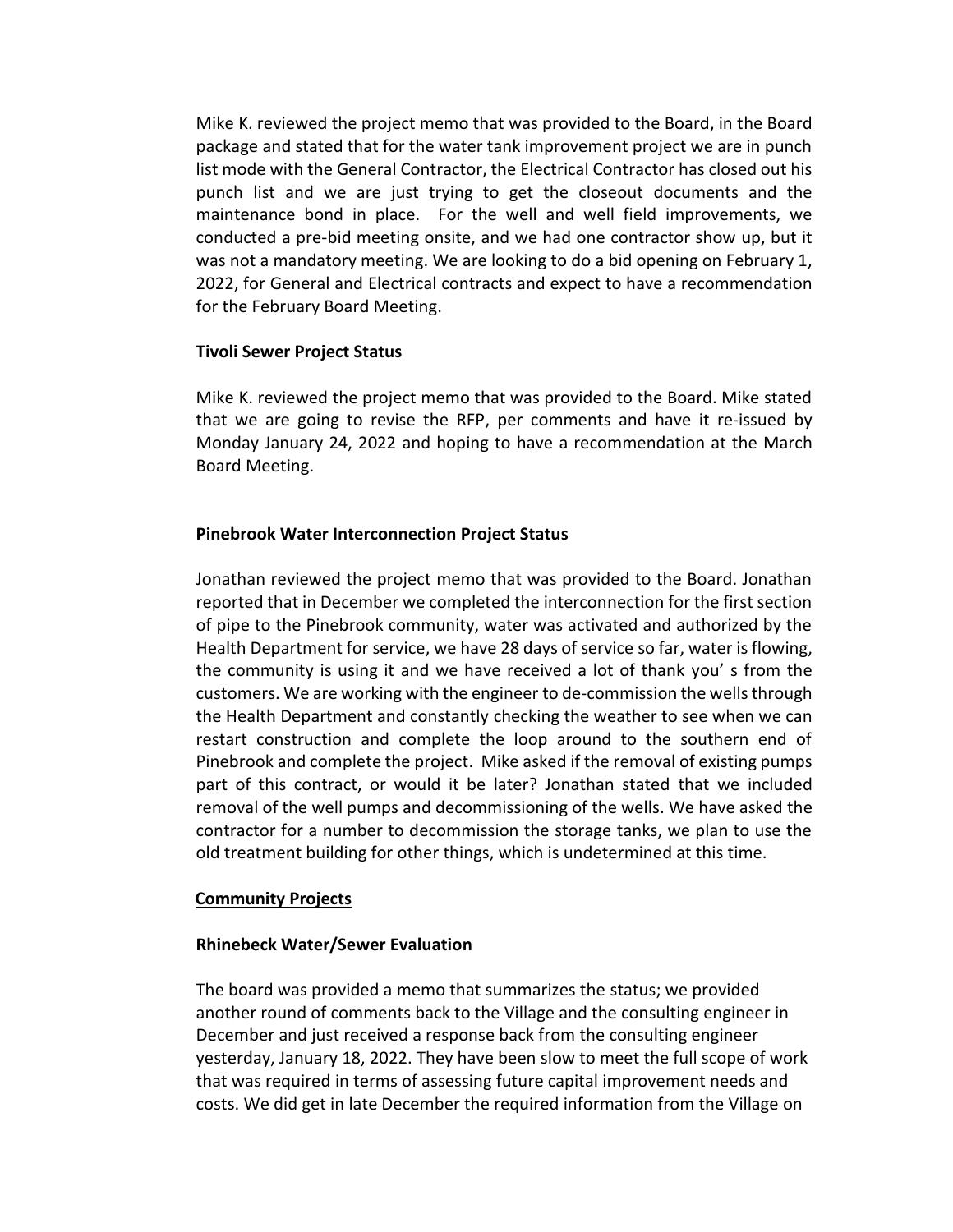potential legal issues that could impact transfer of ownership and we also got information on outstanding debt. As we get close to having a complete engineering report, the next phase would be for the Authority to put together a summary of issues that would relate to the transfer of ownership to DCWWA and as we have done with past projects, we provide estimates of what the cost of ownership and operation under the Authority would look like. That report goes to the Village, and they tell us how they want to proceed. Tom asked if they have much debt? Bridget stated that they don't have any on the wastewater side they have recent debt on the water system improvements. Tom asked if they did the improvements two years ago, correct? Bridget stated yes , and she thinks they are completed and believes that they just closed on the long term financing with EFC.

### **Joint Storage Project – Verbal**

Bridget stated that there isn't any update that was last provided to the Board. We had asked for additional information on effectiveness of tank mixing and other improvements to potentially control water age and DBP formation because that has been one of our primary concerns with addition of a large new storage tank and we also asked that pricing be provided for a 2 million gallon tank as an alternative to the 1 million and 5 million gallon storage tank, that they currently costed out. So we are waiting for the engineer to provide that information.

### **New for Consideration**

N/A

### **Motion to Adjourn:**

At 4:53 pm Larry made a motion to adjourn. This was seconded by Mike, a roll call vote was taken, and passed unanimously.

Respectfully submitted,

Pamela Compasso, Program Assistant

#### **Resolutions**

1. (2022.01.A) Approval of Minutes of May 26, 2021 Special Meeting - **Tabled**